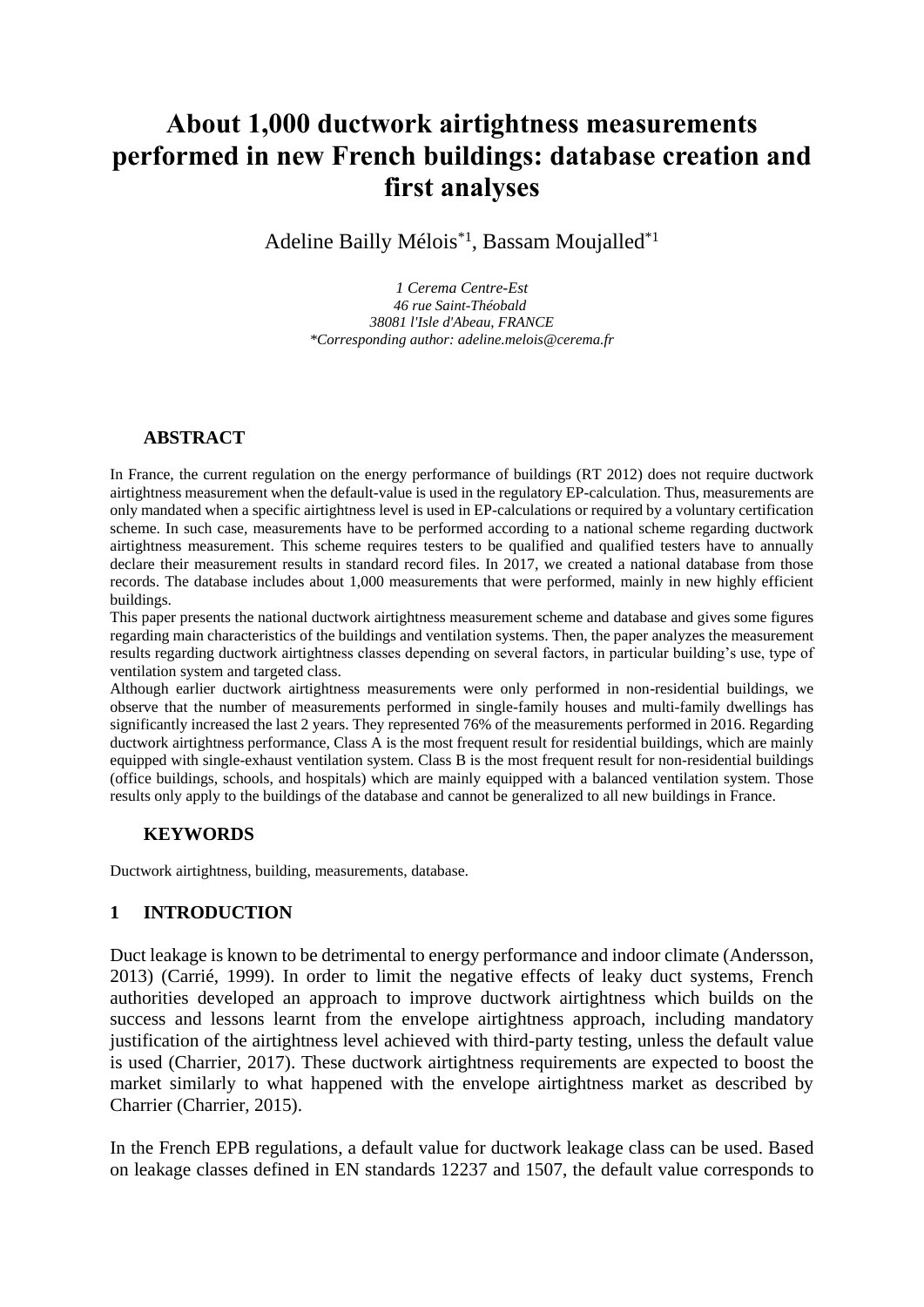2.5\*class A. Since the current EPB regulation (RT2012), if a better-than-default class is used, it must be justified. Furthermore, the Effinergie+ and BEPOS-Effinergie labels, firmly based on the current regulation, require justifying achieving ductwork leakage Class A as a minimum (Carrié, 2016). [Figure 1](#page-1-0) gives an overview of the evolution of the regulatory and voluntary requirements since 2000. Note that both residential and non-residential buildings are concerned. The Effinergie+ and BEPOS labels are meant to experiment requirements for future updates of the regulation, similarly to the past BBC-Effinergie label (tightening RT2005 regulatory levels) which has been very popular and useful to tune the requirements of the RT2012 regulation.



<span id="page-1-0"></span>Figure 1: Evolution of French requirements on ductwork airtightness since 2000 for residential and nonresidential buildings

The RT2012 regulation gives two options to justify using a ductwork airtightness class different from the default value as input in the EPB calculation. The class achieved can be justified:

- Either with a ductwork airtightness measurement, performed by a certified tester;
- Or by the application of a certified quality management approach (QMA) on ductwork airtightness that allows testing only a sample of buildings. Although a similar QMA option is popular for envelope airtightness (Charrier, 2014), it has never been used in practice for ductwork airtightness and is currently under revision. In both cases, ductwork airtightness tests must be performed by a third-party tester, qualified by the certification body Qualibat.

## **2 PRESENTATION OF THE FRENCH NATIONAL DUCTWORK AIRTIGHTNESS MEASUREMENT SCHEME AND ITS DATABASE**

## **2.1 Qualification requirements**

In 2012, Effinergie introduced a training scheme for testers within the creation of the Effinergie+ label. Then, the government created a qualification for ductwork airtightness testers. To be qualified, a tester has to:

- Undergo a qualifying State-approved training;
- Pass the training examination (the theoretical part, with a State-approved multiple choice questionnaire; and the practical part, with a test performed in situ with a certified tester),
- Justify sufficient testing experience.

Once qualified, every tester is subjected to yearly follow-up checks, organized by the certification body. The follow-up checks include an analysis of some reports to verify their compliance with applicable standards and guidelines. Checks are based on the documentation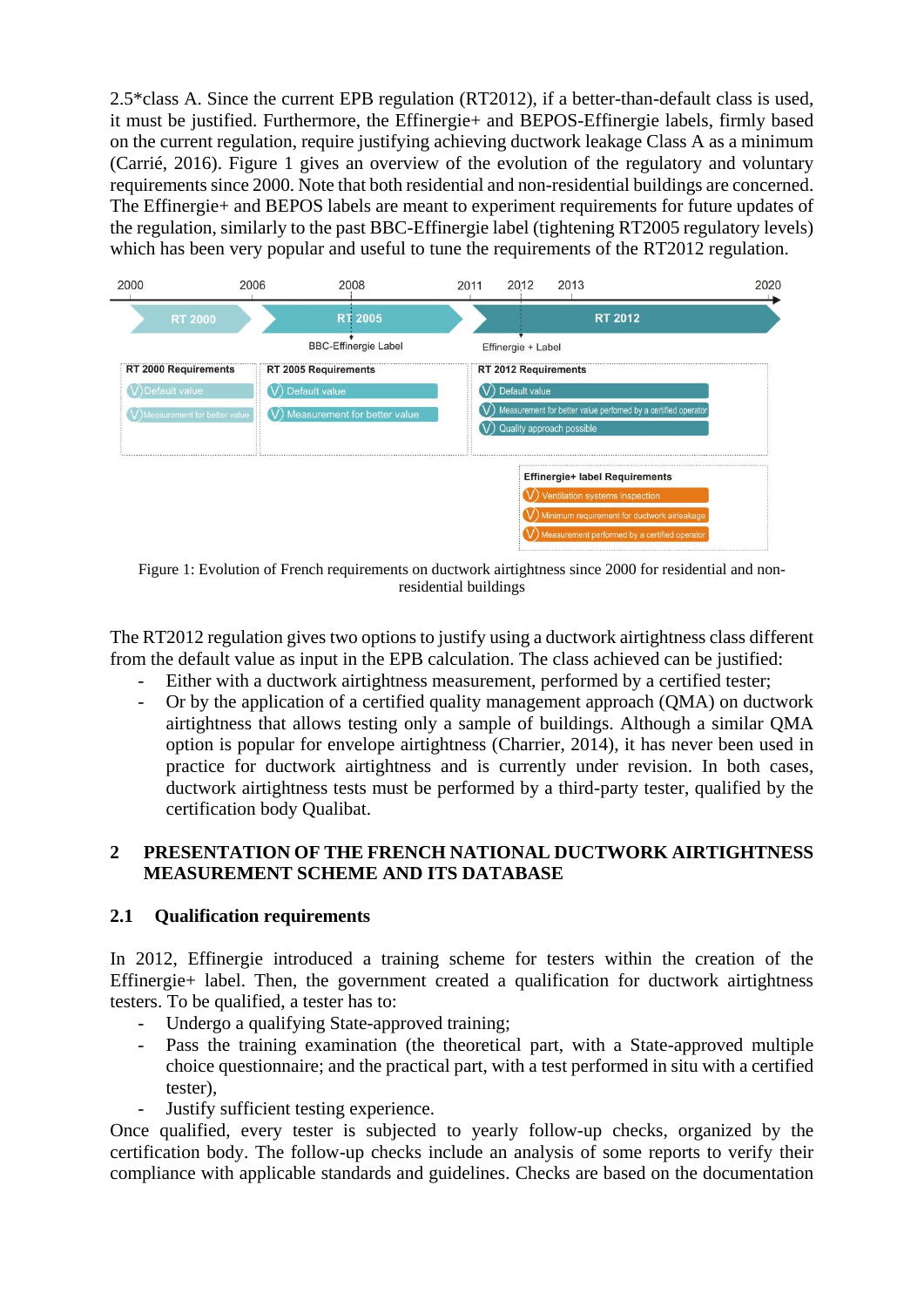sent every year, but also on site, in particular, in case of complaints or doubts about the quality of their work. Those checks can lead to de-qualification. As of February 2017, 58 testers have been qualified by Qualibat.

Tests have to comply with the European standards EN 12237, EN 1507, EN 13403 and EN 12599, and with the French technical report FD E 51-767. For the Effinergie labels, testers have to additionally comply with the Effinergie measurement protocol, and soon with the recently issued Promevent protocol. Whenever a test is performed, either for a certified QMA or for a systematic test, it must be performed after any works that could impact the final ductwork airtightness. FD E 51-767 specifies the reporting format. In particular, the report indicates if the ductwork airtightness complies with the input class used in the EP calculation. A new version of FD E 51-767 should be published soon. It has been modified to ease the measurement and avoid damage to the ductwork when preparing the section under test.

## **2.2 Development of a ductwork measurements database**

Each qualified tester is required to fill in a register with all test results and communicate this register to the certification body every year for verification purposes. This register includes:

- Building general information: owner, location, use, year of the construction, year of the rehabilitation;
- Special requirements: label, certification, ductwork airtightness class target;
- Ventilation system main characteristics: number of stories, type of system, nature, geometry and insulation of ducts, type of terminal devices;
- Measurement protocol: tester's name, date of measurement, measurement device, time of measurement (building state);
- Measurement input data: ductwork surface area, test pressure;
- Measurement results: leakage airflow, leakage factor f, airtightness class.

All registers are consolidated in a common database. Currently, 983 measurements have been recorded in the database. Those measurements were performed by certified testers since the introduction of the training scheme in 2012 (last updating in January 2017). A similar scheme exists since 2007 regarding building airtightness. It has led to a growing database of more than 100,000 tests (Bailly et al., 2016).

# **3 RESULTS**

## **3.1 Main characteristics of buildings and ventilation systems in the database**

Measurements registered in the database were essentially performed in new buildings: 97% of measurements have been performed in buildings built after 2011 (see [Figure 2\)](#page-3-0). Although earlier ductwork airtightness measurements were only performed in non-residential buildings, we observe that the number of measurements performed in single-family houses and multifamily dwellings significantly increased the last 2 years. They represented 76% of the measurements performed in 2016.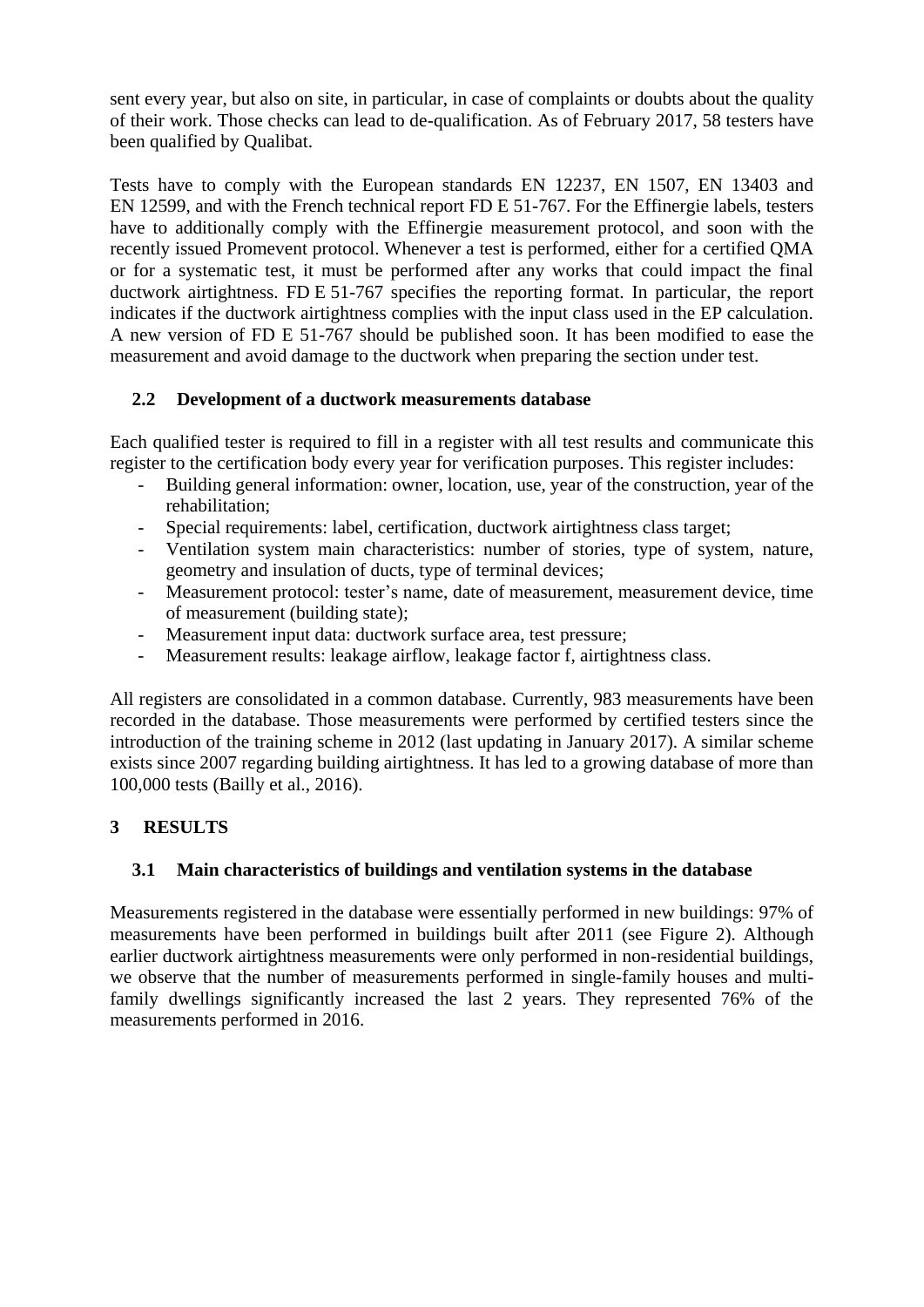

<span id="page-3-0"></span>Figure 2: Number of ductworks airtightness measurements depending on the construction year and the use of the building

[Figure 3](#page-3-1) shows that for non-residential buildings, measurements were essentially performed in office buildings, schools, and hospitals.



Figure 3: Distribution of buildings' use

<span id="page-3-1"></span>In new French buildings, either balanced ventilation systems or single-exhaust ventilation systems are implemented. [Figure 4](#page-4-0) shows that residential buildings, both multi-family dwellings, and single-family houses, are mainly equipped with single-exhaust ventilation systems, and non-residential buildings are equipped with balanced ventilation systems.

Those figures cannot be generalized to all new French buildings. In fact, low-energy certified buildings represent 44% of the measurements recorded in the database but only 10% of the new building stock in France.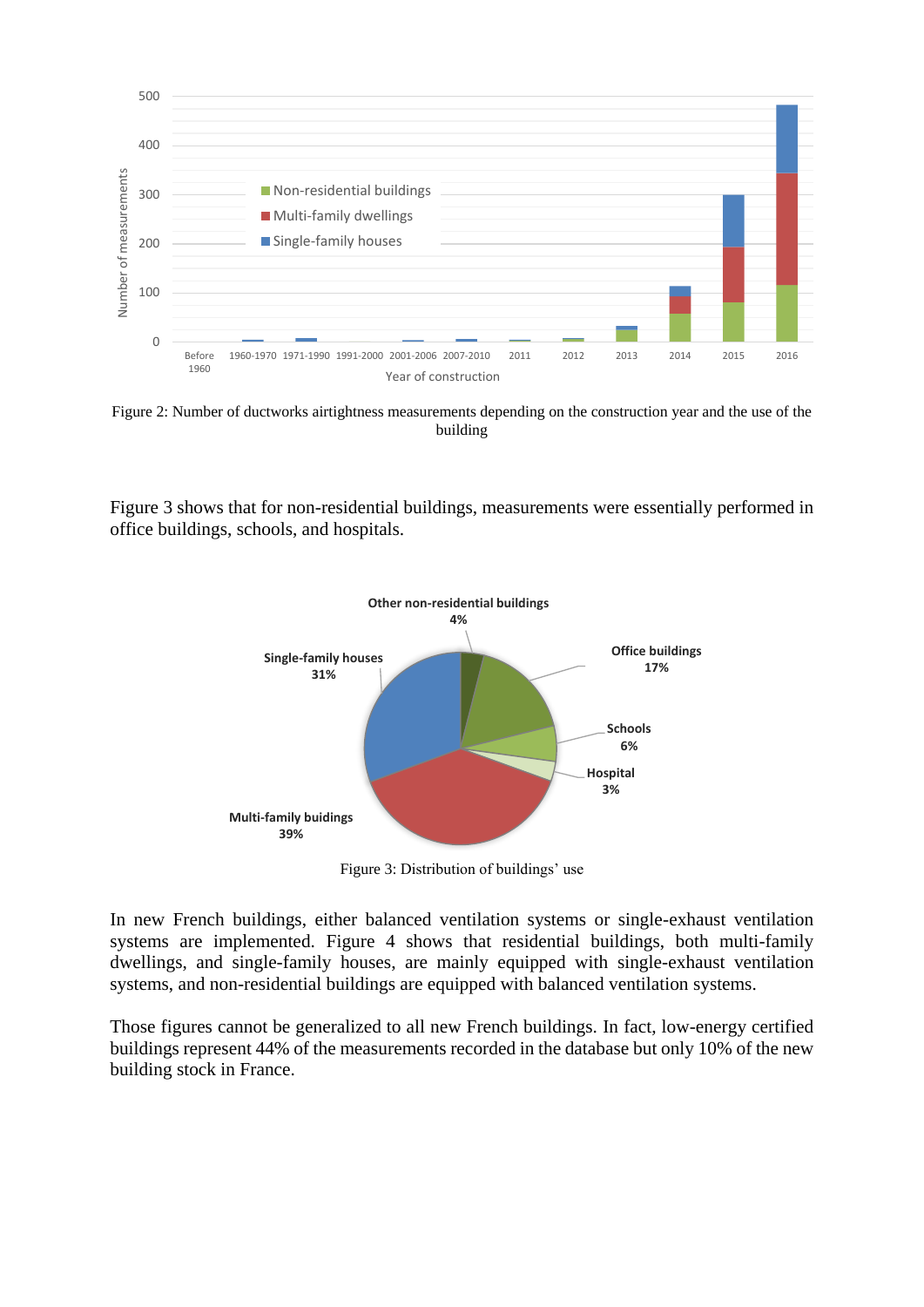

 $\blacktriangleright$  Balanced ventilation system  $\blacksquare$  Single-exhaust ventilation system

Figure 4: Type of ventilation system depending on buildings' use

<span id="page-4-0"></span>Three different types of ducts are used: rigid ducts, semi-rigid ducts, and flexible ducts. [Table](#page-4-1)  [1](#page-4-1) presents the distribution of the type of ductwork depending on the building's use and the type of ventilation system. Balanced ventilation systems are mainly connected to rigid ducts, especially in non-residential buildings. For single-exhaust ventilation system, it depends on the type of building. Rigid ducts are widely used both in non-residential buildings and multi-family buildings. On the contrary, flexible ducts are the main type of ductwork implemented in singlefamily houses equipped with single-exhaust ventilation systems. This practice is consistent with the type of ducts generally implemented in all buildings in France, as it corresponds to the French standards and professional recommendations.

<span id="page-4-1"></span>

|                  | <b>Balanced ventilation system</b> |            |          | Single-exhaust ventilation system |            |          |
|------------------|------------------------------------|------------|----------|-----------------------------------|------------|----------|
|                  | Rigid                              | Semi-rigid | Flexible | Rigid                             | Semi-rigid | Flexible |
|                  | ducts                              | ducts      | ducts    | ducts                             | ducts      | ducts    |
| Office buildings | 85%                                | $0\%$      | 5%       | 11%                               | 0%         | 0%       |
| Schools          | 79%                                | $0\%$      | 11%      | 11%                               | $0\%$      | 0%       |
| Hospitals        | 89%                                | $0\%$      | 0%       | 7%                                | $0\%$      | 4%       |
| Multi-family     |                                    |            |          |                                   |            |          |
| buildings        | 4%                                 | 2%         | 3%       | 78%                               | 1%         | 12%      |
| Single-family    |                                    |            |          |                                   |            |          |
| houses           | 7%                                 | 5%         | 6%       | 4%                                | 3%         | 75%      |

Table 1: Type of implemented ducts depending on building's use and type of ventilation system

#### **3.2 Measured ductwork airtightness classes**

Ductwork airtightness measurements are performed in order to justify either the respect of a certification requirement, the respect of an EP-calculation declaration, or without specific requirement. The information regarding target classes is available for about half of the measurements (521), amongst which 23 measurements target class C, 91 target class B, 305 target class A and 153 declared as "no target class". As shown in [Figure 5,](#page-5-0) the distribution of the specific ductwork airtightness measured class depends on the chosen target class: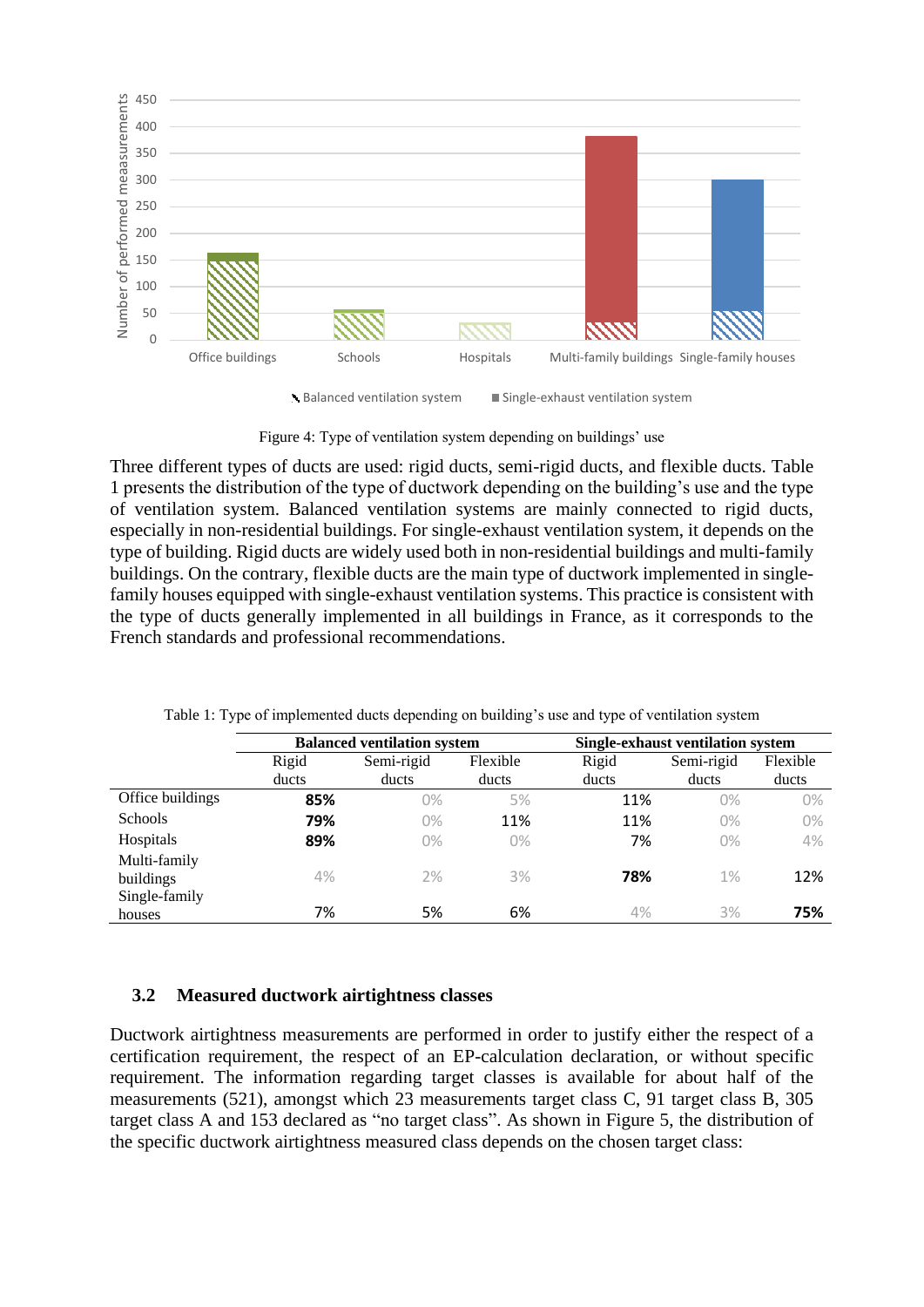- when the most airtight class (class C) was targeted, less than half of the measured ductworks meets the target (almost only hospitals). For the others, the quality of the ductwork is significantly poorer as they only achieve class A;
- when class B or class A was targeted, most ductworks meet this target class or better. However, 16% (target class A) and 35% (target class B) of the measured ductworks achieve worse classes;
- when the measurement was performed with "no target class", the results are quite good as 75% of the measured ductwork reach class A or better. Even thought there was no target class, mandating a measurement suggests a special awareness regarding ductwork airtightness for those buildings, i.e. presumably better results than the average. Again, it should be noted that these results only apply to the buildings of the database and cannot be generalized to all new buildings in France.



Figure 5: Specific ductwork airtightness measured class depending on target class

<span id="page-5-0"></span>[Figure 6](#page-6-0) presents the results of ductwork airtightness measured class in residential buildings. For both single-family houses and multi-family buildings, most measured ductworks met leakage class A (respectively 64% and 54%). In multi-family buildings, 23% of measured ductworks achieved a better class (mainly B), whereas ductworks of higher classes are only 7% in single-family houses. The wide use of flexible ducts in single-family houses could explain these results (see [Table 1\)](#page-4-1).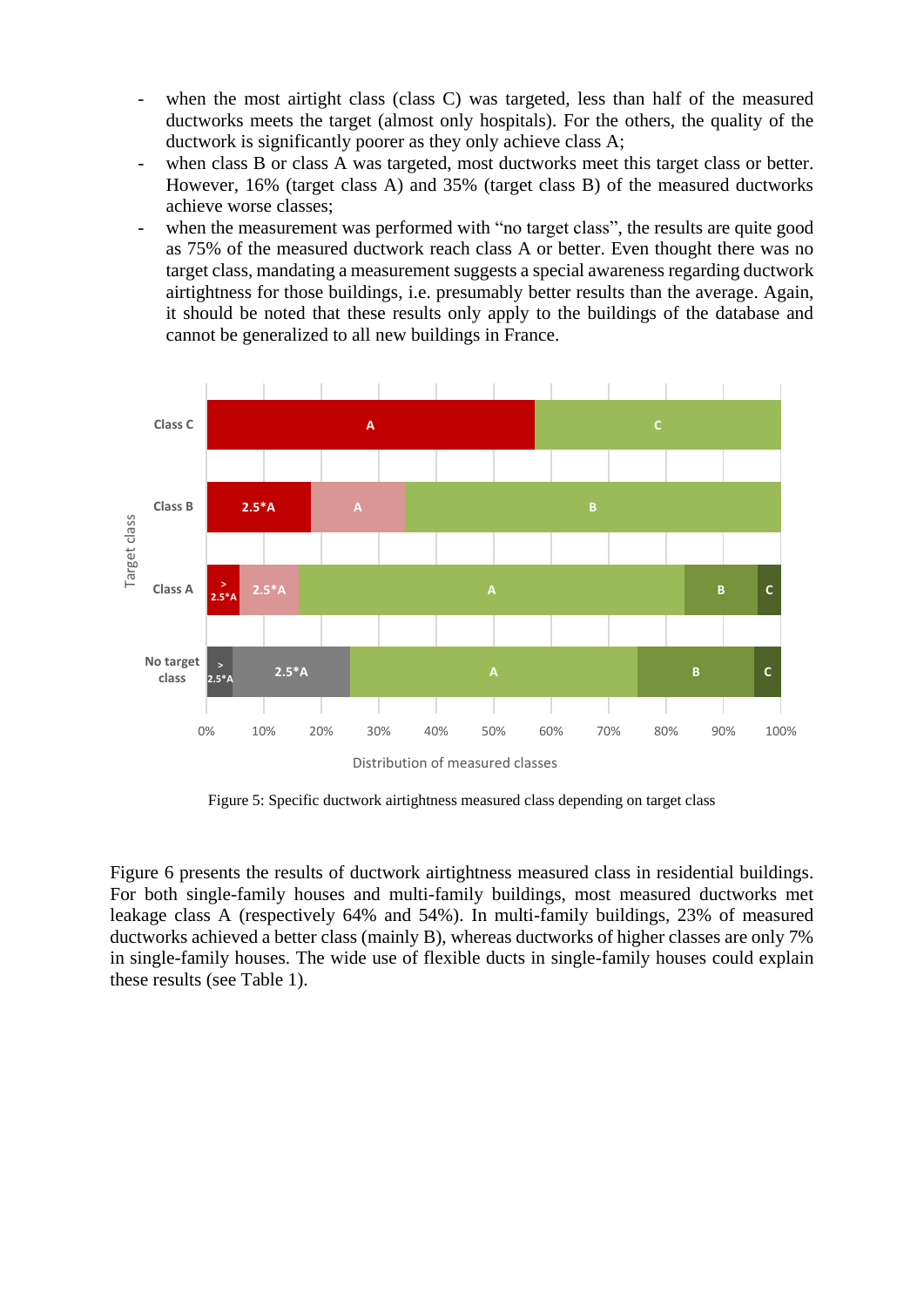

Figure 6: Specific ductwork airtightness measured class in residential buildings

<span id="page-6-0"></span>[Figure 7](#page-6-1) presents the results of ductwork airtightness measured class in non-residential buildings. Ductworks in these buildings are overall tighter than in the residential sector: 48% of them meet class B. Even if our sample is too small to make statistics, we observe that class C is more frequently achieved in hospitals where rigid ducts are widely used.



<span id="page-6-1"></span>Figure 7: Specific ductwork airtightness measured class in non-residential buildings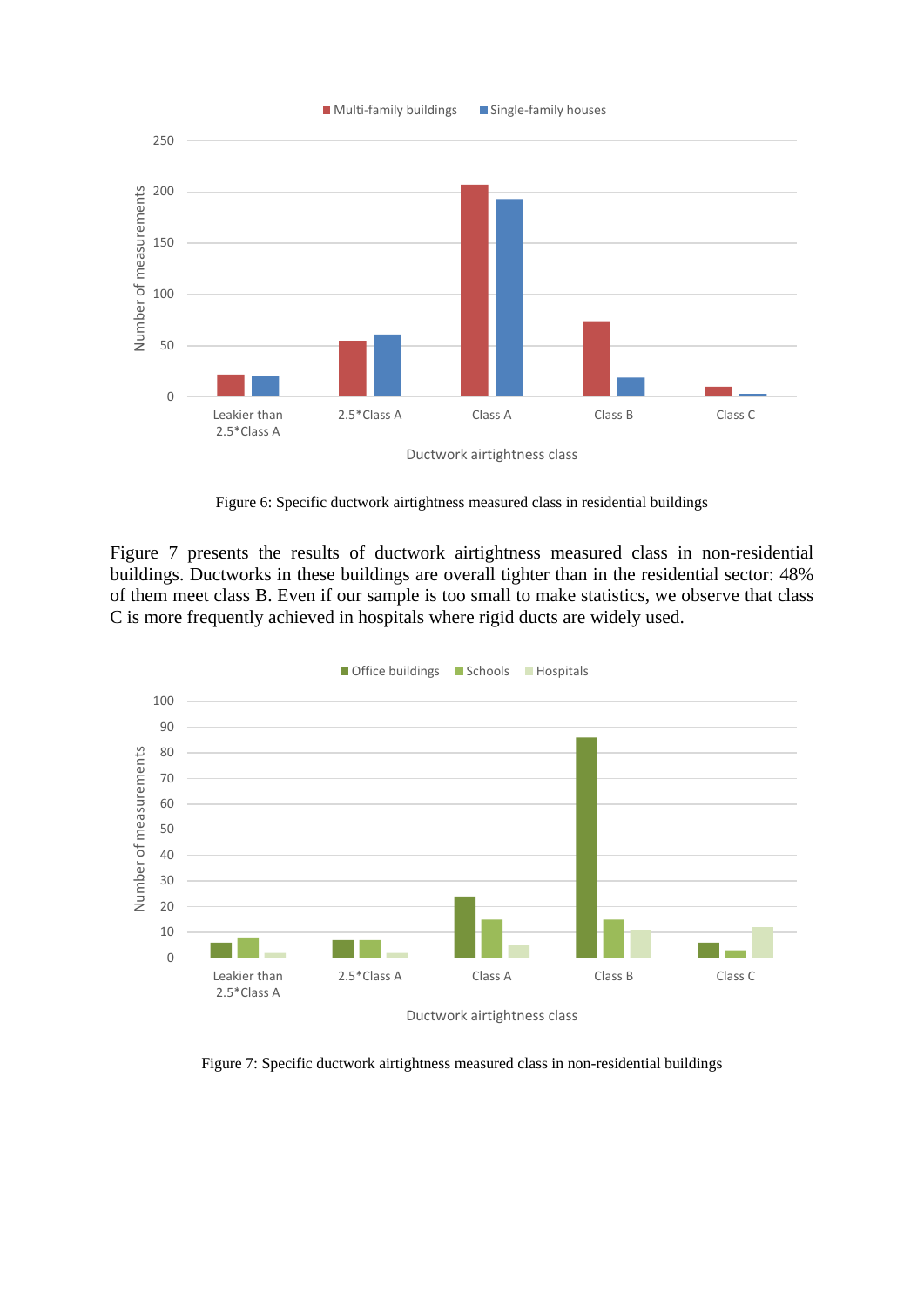## **4 CONCLUSIONS**

The French Ministry in charge of construction created a qualification scheme for ductwork airtightness testers since 2012. Each qualified tester is thereby required to feed a database with building general information, targeted certification and/or class, ventilation system's main characteristics, data on the measurement protocol, measurement input data and measurement output results. So far 983 measurements have been logged in the database. The number of ductwork airtightness measurements that are performed by qualified testers is growing each year, with almost 500 measurements in 2016.

All measurements considered in the database were performed:

- on new residential building: both multi-family buildings and single-family houses, mainly equipped with single-exhaust mechanical ventilation systems;
- on new non-residential buildings: mostly office buildings, schools, and hospitals, mainly equipped with balanced mechanical ventilation systems.

In residential buildings, most measured ductworks met leakage class A. In non-residential buildings, ductworks are overall tighter: almost half of them met class B. Nevertheless, when a target class was defined, it was not widely achieved, especially for the tightest class, class C.

All measurements in the database were performed according to specific and not common demands. Thus, all results presented in this paper only apply to the buildings of the database and cannot be generalized to all new buildings in France.

## **5 ACKNOWLEDGEMENTS**

The database is the property of the French Ministry in charge of the Construction. The analysis was performed by Cerema. The sole responsibility for the content of this publication lies with the authors.

## **6 REFERENCES**

- Andersson, J. (2013). Quality of ventilation systems in residential buildings: status and perspectives in Sweden. In edited proceedings of the AIVC- TightVent international workshop, Brussels, 18-19 March 2013, ISBN 2-930471-43-3, INIVE, Belgium. pp. 159-166.
- Bailly, A., Guyot, G., Leprince, V., 2016. Analyses of about 90 000 Airtightness Measurements Performed in France on Residential and Non-Residential Buildings from 2008 to 2014, in Proceedings IAQ 2016 Defining Indoor Air Quality: Policy, Standards and Best Practices Co-Organized by ASHRAE and AIVC. Alexandria, VA, USA.
- Charrier, S., Mélois, A. and Carrié, F.R. (2017). Ductwork airtightness in France: regulatory context, control procedures, results. QUALICHeCK fact sheet # 54, available at http://qualicheck-platform.eu/wp-content/uploads/2017/02/QUALICHeCK-Factsheet-54.pdf
- Carrié, F. R., Andersson, J., Wouters, P. (1999). Improving ductwork—A time for tighter air distribution systems. Air Infiltration and Ventilation Centre, Coventry, UK. 126 p. ISBN 1 902177 10 4.
- Charrier, S., Ponthieux, J., Huet, A. (2014). The Airtightness Quality Management Approach in France – Assessment after more than Five Years of Operation. International Journal of Ventilation. ISSN 1473-3315. Vol. 13(2), pp. 125-140.